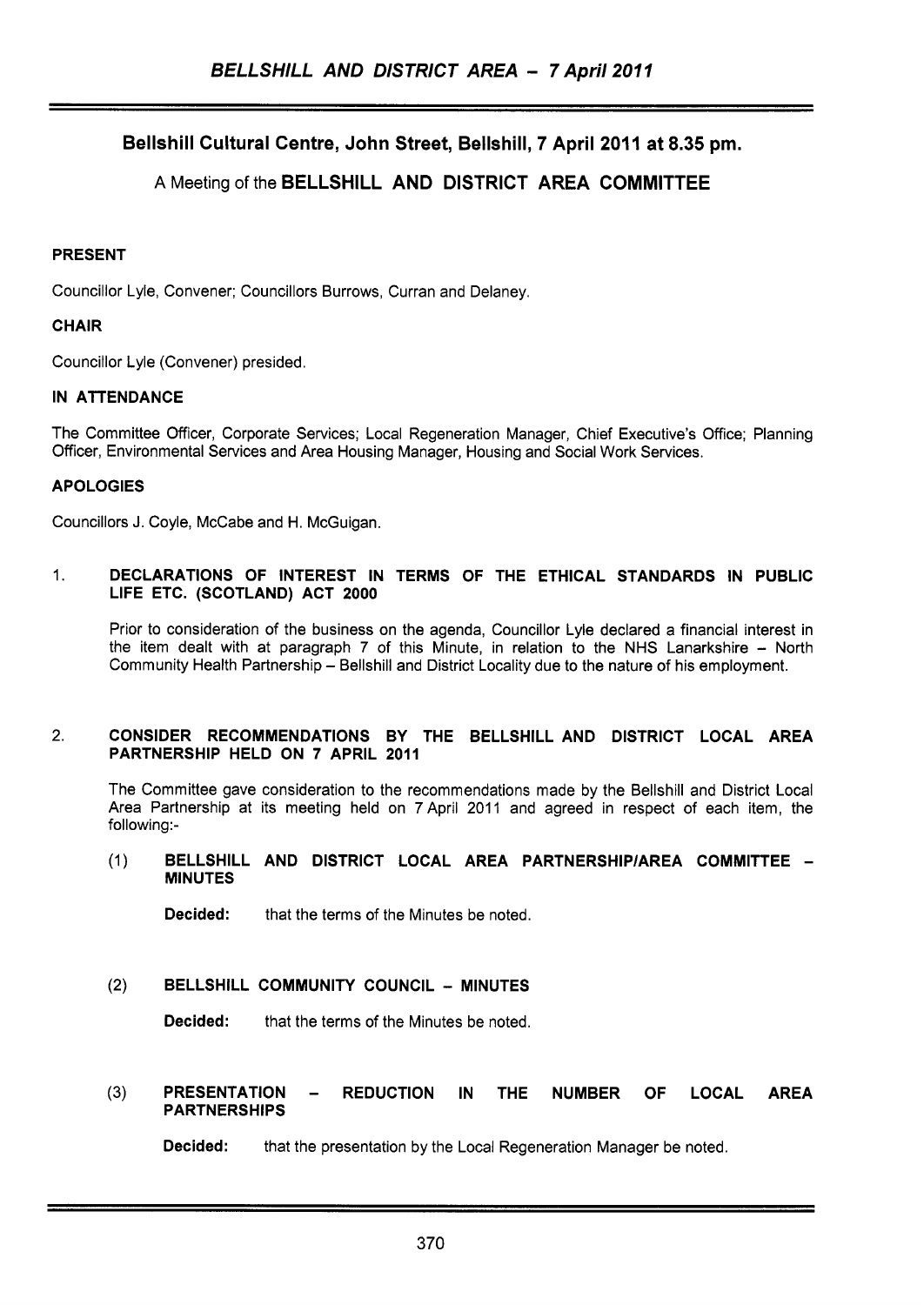## **(4)** BELLSHILL AND DISTRICT COMMUNITY FORUM - UPDATE

~ ~ ~~ ~ ~~~~~~

**Decided:** that the terms of the report be noted.

## **(5)** NORTH LANARKSHIRE PARTNERSHIP BOARD MINUTES

Decided: that the terms of the Minutes be noted.

Councillor Lyle, having declared a financial interest in the following item due to the nature of his employment, left the meeting and took no part in its consideration and determination. Councillor Lyle also demitted the Chair for the duration of this item only and Councillor Curran took the Chair.

#### **(6)** NHS LANARKSHIRE - NORTH COMMUNITY HEALTH PARTNERSHIP - BELLSHILL AND DISTRICT LOCALITY

#### Decided:

- (1) that, in the context of the Single Outcome Agreement and the Community Plan, specific areas be identified for future reports to the Local Area Partnership, and
- (2) that the contents of the report be otherwise noted.

## Councillor Lyle resumed the Chair.

## (7) JOINT COMMUNITY SAFETY REPORT

Decided: that the content of the report be noted.

## (8) LOCAL DEVELOPMENT PROGRAMME

#### Decided:

- (1) that the progress in relation to the delivery of the projects in 2009/2010, as detailed in Appendix 1 to the report, be noted;
- (2) that the progress regarding projects for delivery in 2010/2011, as detailed in Appendix 2 to the report, be noted;
- **(3)** that further progress on the current projects be reported to future meetings of the Local Area Partnership, and
- **(4)** that it be noted that projects for delivery in 201 1/2012 will be presented to a future meeting of the Local Area Partnership for approval.